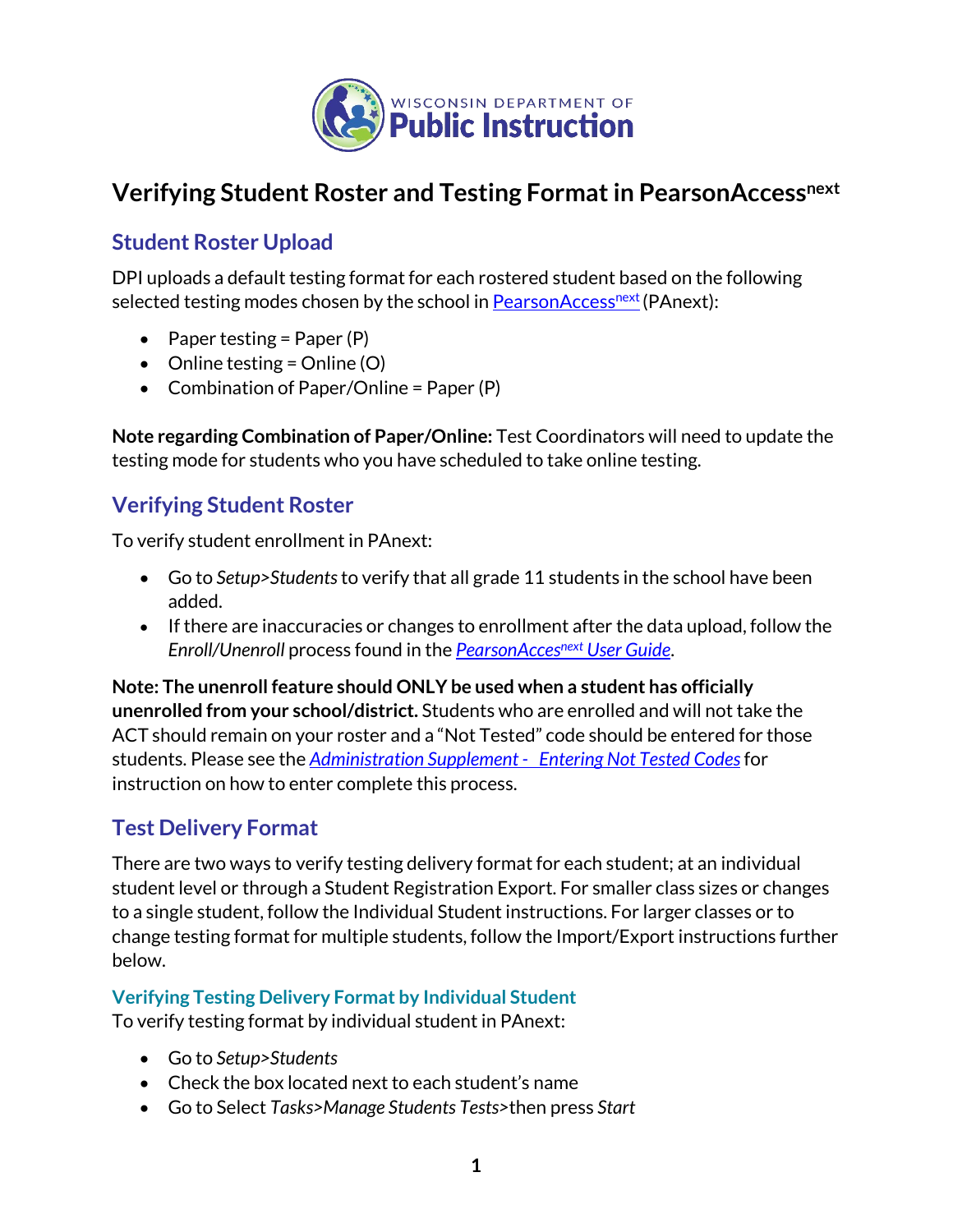- You should see each student selected on the left had side of the screen
- Click on *The ACT with writing* link under each student to bring up each student's *Testing Details*
- Verify *Delivery Format* is correct. If incorrect, change to correct testing format and hit *Save*.

**Note:** Accommodation supports will be uploaded automatically to a student's Testing Details once the student roster is finalized and as accommodations are approved. Please refer to the [ACT Schedule of Events](https://content.act.org/wisconsin/r/Schedule_of_Events_for_The_ACT_-_Wisconsin_-_Spring) for specific dates. **Once a student's TAA PIN is present, and you make changes to the delivery format, you will need to select the Retrieve Accommodations button before saving.** This will update testing materials based on testing format. Make sure to receive the "Success-Changes Saved" message before closing.

#### **Verifying Student Enrollment and Testing Delivery Format by Export**

To verify testing modality for each student in PAnext by school export:

- Go to *Setup>Import/Export Data*
- Select *Tasks> Import/Export Data>Start*
- Under *Type>Student Registration Export*
- Leave all defaulted *Testing Status Filters* checked
- Leave *Include Tests* with *Do Not Report* unchecked
- Hit *Process*
- You will then be taken to a screen that says *Pending, file has been queued for processing*
- Click the *Refresh Arrows* located to the right of *Details*
- You should now see that the file is complete and ready for download
- Use the blue *Download File* button to download and open the export
- The export file format will be CSV
- Verify student information, including *Delivery Format* (column K)
- If all information is accurate, no action is needed
- Save the Export CSV file locally if desired

#### **Changes to Student Enrollment and Testing Delivery Format by Export/Import**

Schools with large roster changes can utilize the export/import feature in place of making changes within each student's Testing Details. **Not all active PAnext users will have import capabilities.** If you do not have import access, please reach out to ACT Customer Service directly or contact DPI for assistance.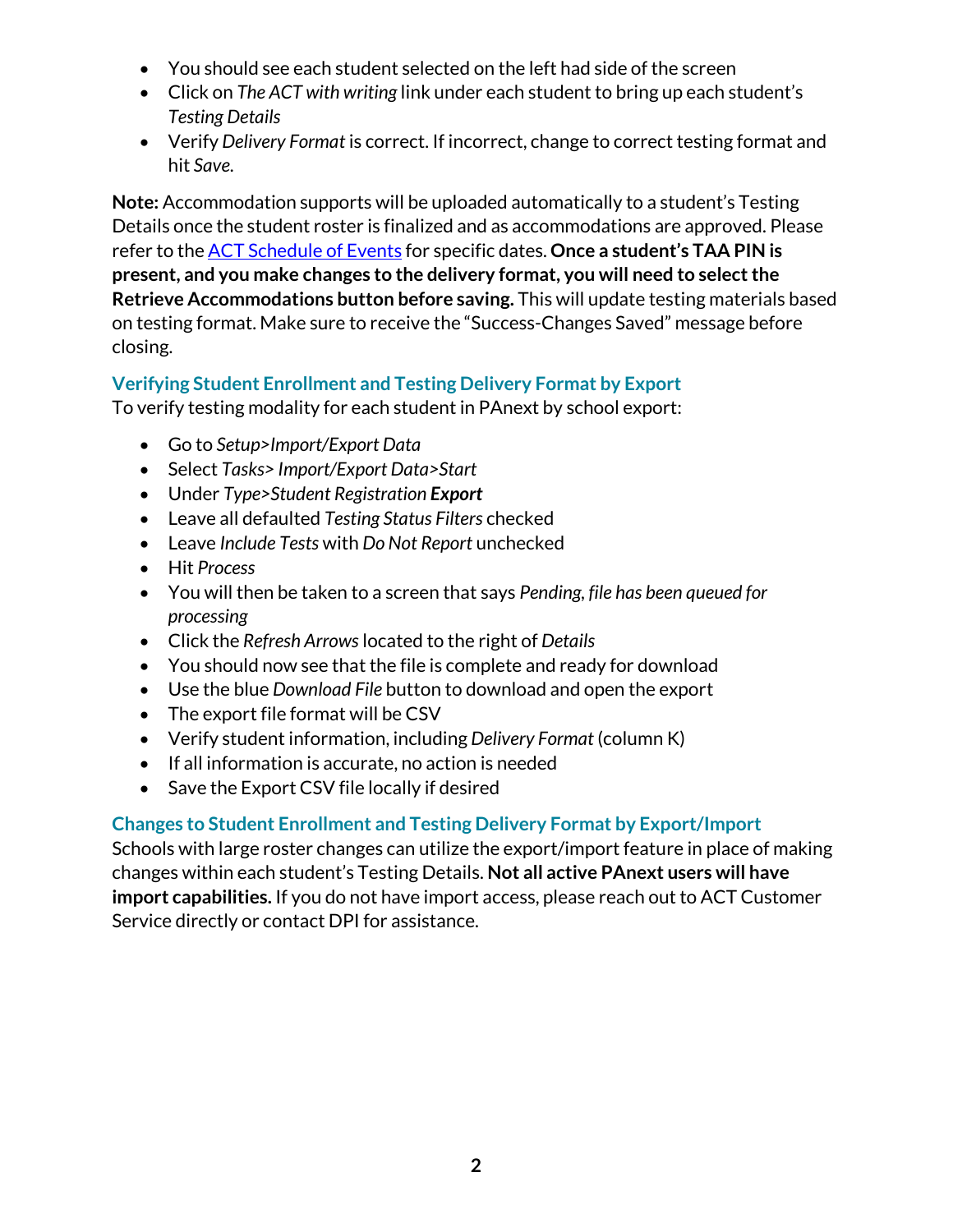#### **Export Process**

- Go to *Setup>Import/Export Data*
- Select *Tasks>Import/Export Data>Start*
- Under *Type>Student Registration Export*
- Leave all defaulted *Testing Status Filters* checked
- Leave *Include Tests* with *Do Not Report* unchecked
- Hit *Process*
- You will then be taken to a screen that says *Pending, file has been queued for processing*
- Click the *Refresh Arrows* located to the right of *Details*
- You should now see that the file is complete and ready for download
- Use the blue *Download File* button to download and open the export
- The export file format will be CSV
- Save file locally, maintaining the CSV file format Best Practice: Include **import** and the date in your file name. This will allow you to easily identify the file to reimport.
- Review CSV file and make appropriate changes needed
- Column K is Test Delivery Format.  $P = Paper$ ,  $O = Online$
- Note: Do NOT make changes to the file layout (i.e., changing or adding column names).
- Once all changes are made, save file locally, retaining the CSV file format

#### **Import Process**

Once all corrections have been made to your Student Roster export and the file has been saved locally:

- Go to *Setup>Import/Export Data*
- Select *Tasks>Import/Export Data>Start*
- Under *Type>Student Registration Import*
- Leave *ACT Use Only* unchecked
- To select source file, click *Choose File* and search for the file you want to import
- Once correct file has been located, hit *Process*
- You should receive a message stating that your file was imported successfully
- To verify the import was successful, you can run the *Student Registration Export* again or verify at an individual student level
- If you have students with accommodations, please see next section below, Students with Accommodations

## **Students with Accommodations**

If changing testing format through the export/import process, you will manually need to retrieve the accommodation pin in each individual student's Testing Details. This will update testing materials based on testing format. Please refer to Verifying Testing Delivery Format by Individual Student above for instructions.